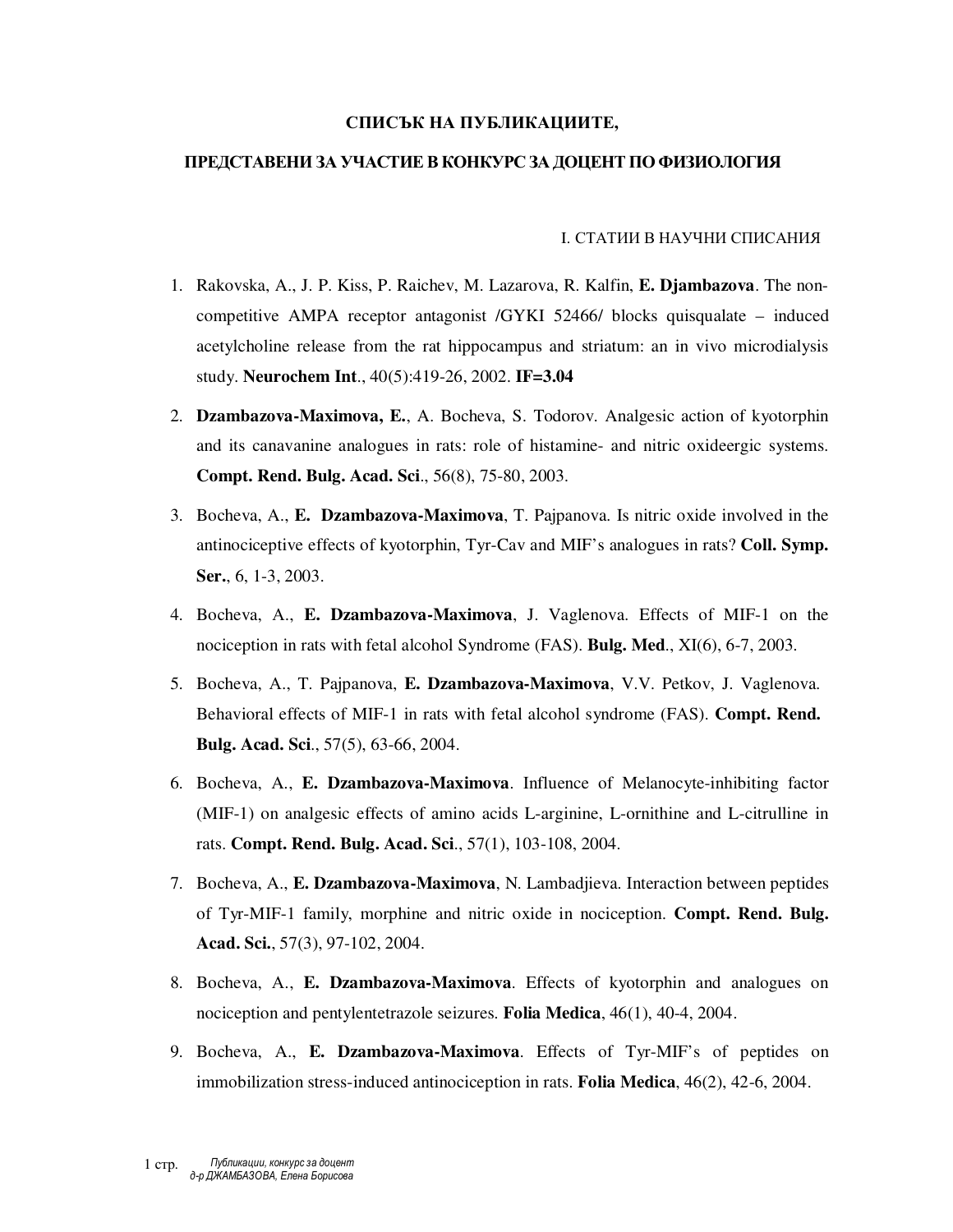- 10. Bocheva, A., **E. Dzambazova-Maximova**. Antiopioid properties of the Tyr-MIF-1 family. **Meth. Find. Clin. Exp. Pharmacol**., 26(9), 673-677, 2004. **IF=0.613**
- 11. Bocheva A., **Dzambazova-Maximova E**., Hadjiolova R., Tzvetkova M., Yaneva D., Bijev A. Anti-inflamatory effects of some newly synthesized pyrrole derivates in rats. **Compt. Rend. Bulg. Acad. Sci**., 58(12), 1467-1472, 2005.
- 12. Bocheva, A., **Dzambazova-Maximova E**., Dzimbova T., Pajpanova T., Golovinsky E. Analgesic action of norsulfoarginine kyotorphin analogues in rats. **Compt. Rend. Bulg. Acad. Sci.**, 59(2), 219-222, 2006.
- 13. **Dzambazova E**., H. Nocheva, A. Bocheva. Effects of MIF-1 and Tyr-MIF-1's analogues containing non-protein amino acids and sinapic acid: involvement of opioidergic system. **Bulg. Med. J.**, 1 (2), 36-41, 2007.
- 14. Bocheva A., **E. Dzambazova**. Involvement of  $\alpha_2$ -adrenergic agents in the effects of Tyr-W-MIF-1 and Tyr-K-MIF-1 after three models of stress. **Compt. Rend. Bulg. Acad. Sci**., 61(1), 147-154, 2008. **IF=0.152**
- 15. Bocheva A., **Dzambazova E***.*, Landzhov B., Bozhilova-Pastirova A. Influnce of Tyr-W-MIF-1 and Tyr-K-MIF-1 on nitric oxide synthase and tyrosine hydroxylase expression in periaqueductal gray after three stress models in rats. **Compt Rend Acad Bulg Sci**, 61 (4), 535-542, 2008. **IF=0.152**
- 16. Bocheva A, **Dzambazova E**, Hadjiolova R, Traikov L, Mincheva R, Bivolarski I. Effect of Tyr-MIF-1 peptides on blood ACTH and corticosterone concentration induced by three experimental models of stress. **Auton Autacoid Pharmacol**., 28(4), 117-23, 2008.
- 17. **Dzambazova E***.,* H. Nocheva, A. Bocheva. Analgesic effects of some newly synthesized nociceptin analogues in rats. **Pharmacy**, 55 (1-4), 30-34, 2008.
- 18. Bocheva A. I., **E. B. Dzambazova**. Opioidergic system and second messengers affected the nociceptive effects of Tyr-MIF-1's after three models of stress. **Bulg. Chem. Commun**., 41(2), 153-159, 2009.
- 19. Traikov L., K. Georgiev, A. Bocheva, **E. Dzambazova**, M. Markov. Static magnetic field action on some markers of inflammation in animal model system - in vivo. **The Environmentalist**, 29 (2), 225-231, 2009.
- 20. Hadjiolova R., **E. Dzhambazova**, H. Nocheva, A. Bocheva. Effects of newly synthesized Tyr-MIF-1 analogues in normal conditions and after three models of stress*.*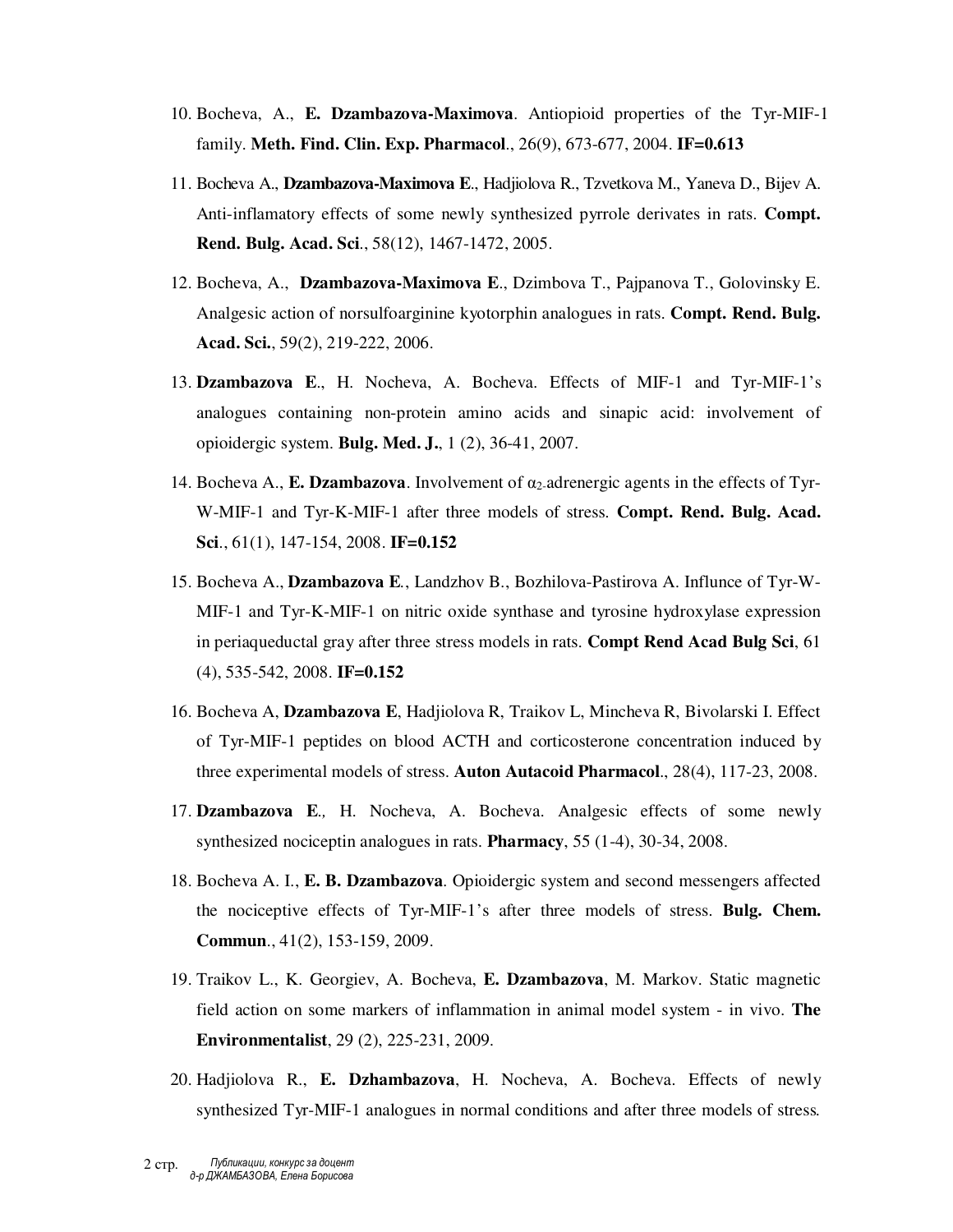**Sci Res J SWU**, 2(1), 31-36, 2009.

- 21. Landzhov B., **E. Dzhambazova**, A. Bozhilova-Pastirova, A. Bocheva, W. Ovtscharoff. Degenerative cartilage changes in humans with gonarthrosis**. Sci Res J SWU**, 2(2), 43-47, 2009.
- 22. Bocheva A., **Dzambazova E***.*, Landzhov B., Bozhilova-Pastirova A. Influnce of MIF-1 and Tyr-MIF-1 on tyrosine hydroxylase expression in periaqueductal gray after immobilization, cold and heat stress models in rats. **Coll Symp Ser**, 11, 16-18, 2009.
- 23. **Dzambazova E***.*, Bocheva A., Landzhov B., Bozhilova-Pastirova A. Stress-induced nitric oxide activity in rat's paraventricular nucleus was affected by kyotorphin and its synthetic analogue. **Coll Symp Ser**, 11, 28-30, 2009.
- 24. Hadjiolova R. K., **E. B. Dzhambazova**, B. V. Landzhov, A. I. Bocheva, A. B. Bozhilova-Pastirova. Influnce of newly synthesized Tyr-MIF-1's analogues on nitric oxide synthase and tyrosine hydroxylase expression in rat's periaqueductal gray after immobilization stress**. J Biomed Clin Res***,* 2(2), 77-81, 2010.
- 25. Naydenova E., P. Todorov, N. Pavlov, **E. Dzhambazova**, A. Bocheva. N/OFQ(1-13)NH<sup>2</sup> Analogues with aminophosphonate moiety: synthesis and analgesic activity. **Peptides**, *Proceedings of the 31st European Peptide Symposium,* 486-7, 2010.
- 26. **Dzhambazova E**., Landzhov B., A. Bocheva, A. Bozhilova-Pastirova. Effects of Dkyotorphin on nociception and NADPH-d neurons in rat's periaqueductal gray after immobilization stress. **Amino acids**, 41(4):937-44, 2011. **IF= 3.248**
- 27. **Dzhambazova E**., Bocheva A., Todorov P., Pavlov N., Naydenova E. Nitric oxideergic system involvement in analgesic effects of Nociceptin receptor ligands with aminophosphonates moiety. **Compt. Rend. Bulg. Acad. Sci.**, 64(11), 1615-22, 2011. **IF=0.210**
- 28. **Dzambazova E**., B. Landzhov, A. Bocheva, A. Bozhilova-Pastirova. Effects of kyotorphin on NADPH-d reactive neurons in rat's cerebral cortex after acute immobilization stress. **Compt. Rend. Bulg. Acad. Sci.**, 64(12), 1779-84, 2011. **IF=0.210**
- 29. Landzhov B., **Dzambazova E.**, Bocheva A. Effect of Tyr-Arg on NADPH-d-reactivity neurons in rat's striatum**. Coll Symp Ser,** 13, 31-33, 2011.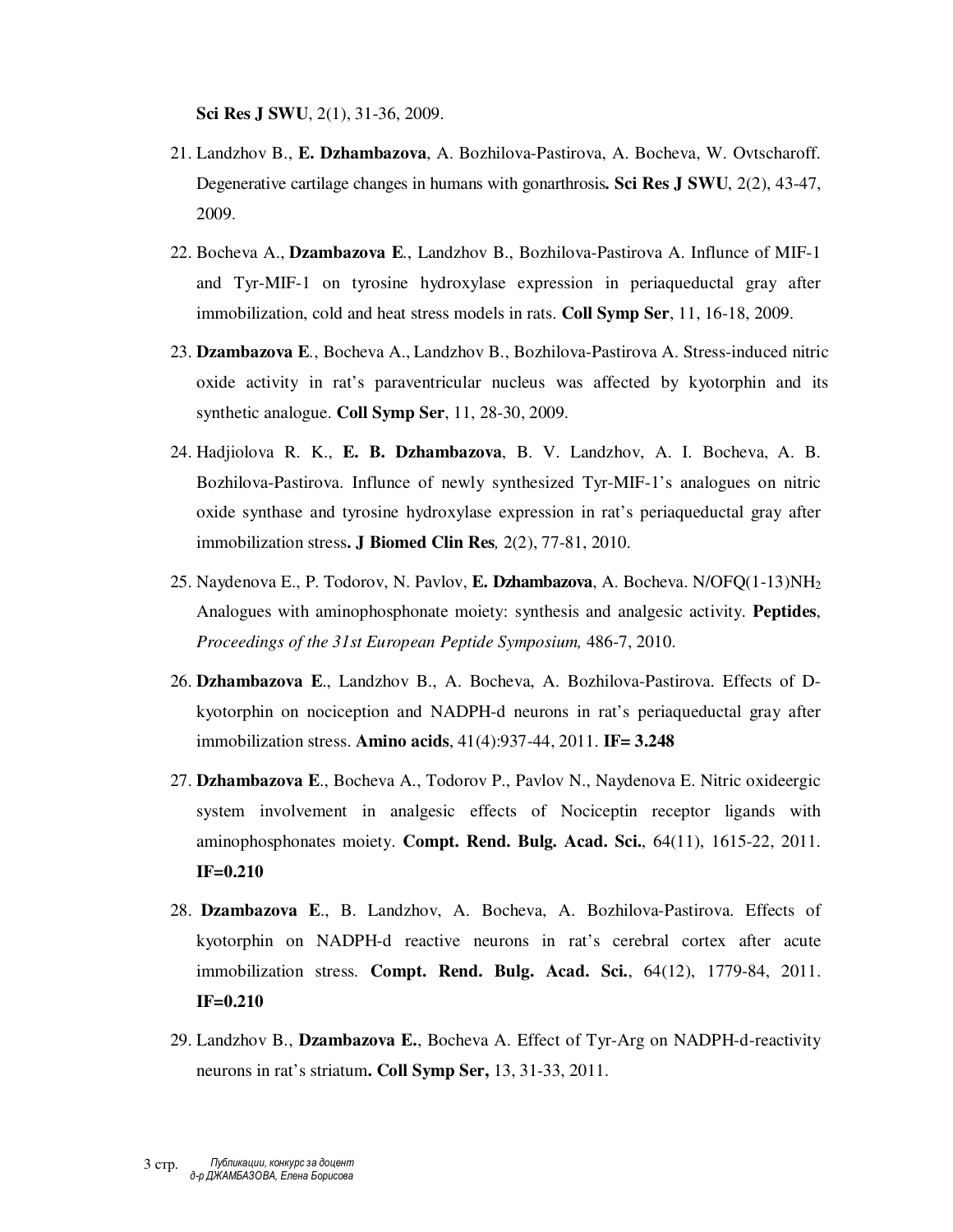- 30. Landzhov B., Bocheva A., **Dzambazova E**. Expression of nitric oxide in neurons of rat's caudate putamen caused by D-kyotorphin. A histochemical study. **Coll Symp Ser,**  13, 77-79, 2011.
- 31. Bocheva A.I., **Dzhambazova E.B.**, Todorov P. T., Pavlov N.D., Naydenova E.D. Effects of naloxone and JTC-801 on analgesic activity of novel  $N/OFO(1-13)NH<sub>2</sub>$ analogues. **Peptides**, *Proceedings of the 22nd American Peptides Symposium*, Michal Lebl (Editor), 340-341, 2011.
- 32. Naydenova E.D., Pavlov N.D., Todorov P. T., **Dzhambazova E.B.,** Bocheva A.I. Analgesic effects of novel hexapeptide analogues as nociceptin receptor ligands. **Peptides**, *Proceedings of the 22nd American Peptides Symposium*, Michal Lebl (Editor), 356-357, 2011.
- 33. Landzhov B., L. Malinova, **E. Dzambazova**, W. Ovtscharoff. Comparative morphological and clinical study of intervertebral discs herniation in humans with low back pain in different age. **Compt. Rend. Bulg. Acad. Sci.**, 65(1), 89-94, 2012. **IF=0.211**
- 34. Landzhov B., **E. Dzambazova**, L. Malinova, A. Bocheva, A Bozhilova-Pastirova. Comparison between effects of two types of stress on nitric oxide active neurons in rat's dlPAG. Histochemical study. **Compt. Rend. Bulg. Acad. Sci.**, 65(4), 555-558, 2012. **IF=0.211**
- 35. Pencheva N., K. Grancharska, A. Bocheva, **E. Dzambazova**, B. Landzhov, L. Malinova, A Bozhilova-Pastirova, W. Ovtscharoff. Immunocytochemical study of CB1 receptors in rat's prefrontal cortex after immobilization stress. **Compt. Rend. Bulg. Acad. Sci.**, 65(7), 1003-1008, 2012. **IF=0.211**
- 36. Hadjiolova-Таfradjiiska R., **Е. Dzambazova**, G. Chergarova. The role of citrullinecontaining compounds (citrulline-malate) from faster recovery of muscule fatigue and exhaustion in athletes. **Journal of Sport Science**, 5, 334-338, 2012.
- 37. Jlalia I, Lensen N, Chaume G, **Dzhambazova E**, Astasidi L, Hadjiolova R, Bocheva A, Brigaud T. Synthesis of an MIF-1 analogue containing enantiopure  $(S)$ - $\alpha$ trifluoromethyl-proline and biological evaluation on nociception. **Eur J Med Chem. 2013**; 62C:122-129. **IF=3.346** (2012\*)